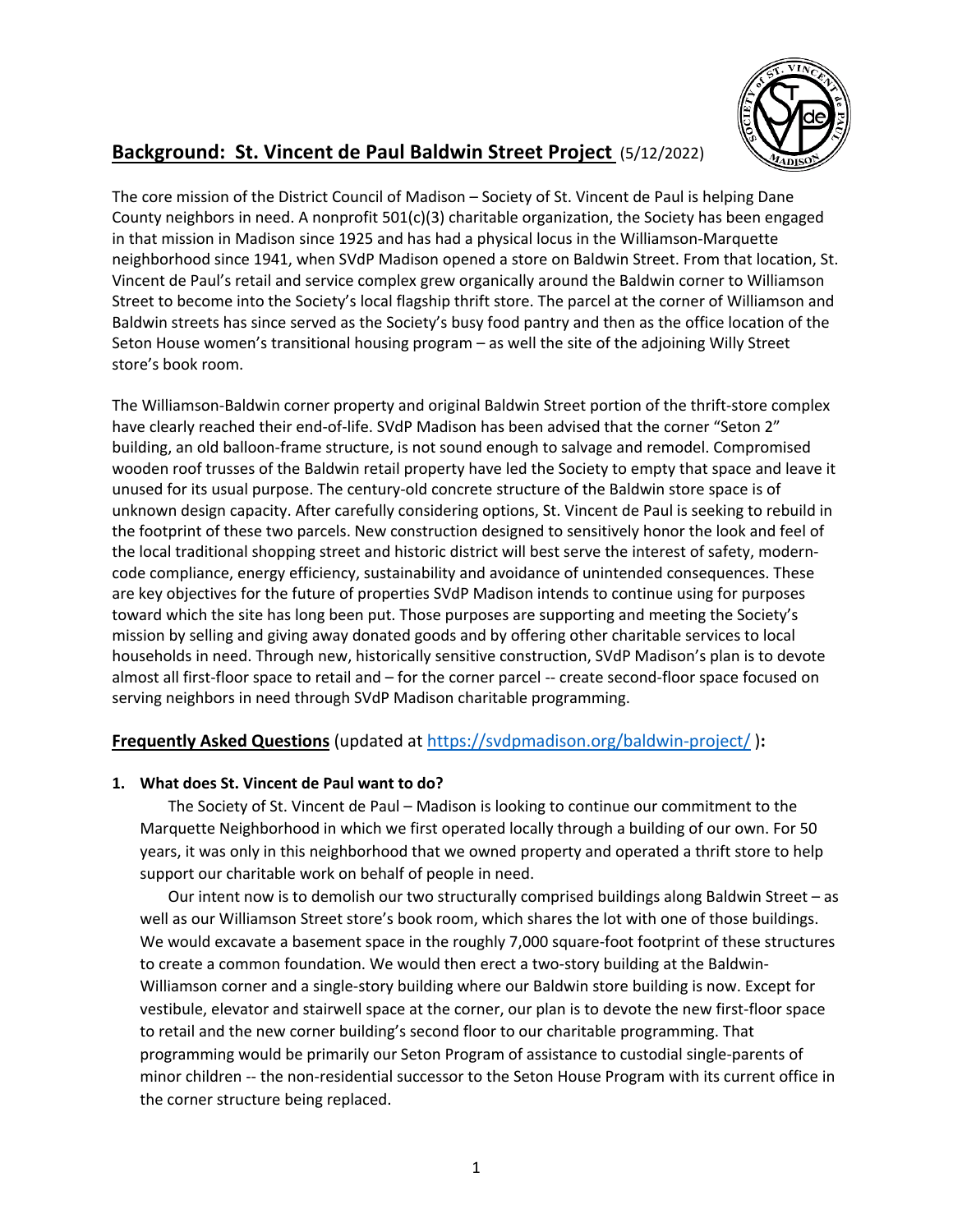#### **2. Why was the Baldwin Street portion of your store closed?**

In 2020 our maintenance team discovered above layers of ceiling that at least one of the century-old wooden trusses of our Baldwin Street retail building's barrel-vault roof appeared to be seriously warped. We called in a structural engineer, who advised us to not use the Baldwin building for retail purposes and to construct a special support wall inside the space to support the mostseriously compromised of three trusses from below – to be able to withstand snow load while next steps were explored. We did close and empty our Baldwin building in August 2020 and that temporary support wall was built inside. We consider this structurally compromised building to be at the end of its useful life.

*More background:* The Baldwin Street portion of our retail space is the original St. Vincent de Paul Society retail property in Madison. Built in 1921, the building was acquired by St. Vincent de Paul in 1941. The main body of the Williamson Street portion of the store complex was acquired in 1954 and was connected to the adjoining Baldwin building.

#### **3. What's the problem with the building at the corner of Baldwin & Willy?**

Because it is relatively unattractive, the two-story building St. Vincent de Paul owns at the Baldwin-Williamson corner has been considered to be a candidate at least for major façade improvement since 2017. Architect consultation and builder examination in the interim, however, made it evident that it would be infeasible to rehabilitate this structure. At the end of its useful life, this balloon-frame structure – actually a conjoined pair of buildings – is half seated on (and beyond) a rubble foundation and half on slab. It shares a single lot with a separate, more-modern, one-story masonry structure St. Vincent de Paul owns.

*More background:* The first floor of our corner building currently serves as the office and conference room for our Seton House Program. Between 1990 and 2005, these spaces had served as the site of Dane County's busiest food pantry, operated by St. Vincent de Paul. Until June 2020, the building's currently unoccupied second floor, had served as housing for up to three women at a time taking part in the Seton House Program. The one-story masonry structure on the same parcel is operated as the book room of the Williamson Street store.

#### **4. When will work on the project begin?**

Pending required approvals, we hope to begin demolition by late 2022 and begin construction by early 2023.

#### **5. How long will it take for the project to be completed?**

Construction projects always have a measure of uncertainty in their timetable, but our completion goal is for late 2023.

#### **6. Will the Willy Street store stay open during construction?**

Yes. Our plan is for the Williamson Street side of the store -- except for what is now its book room – to remain open during the construction project. Our plan is that the Baldwin Street section of the store will be demolished and reconstructed, and will then reopen as retail space when the project is complete.